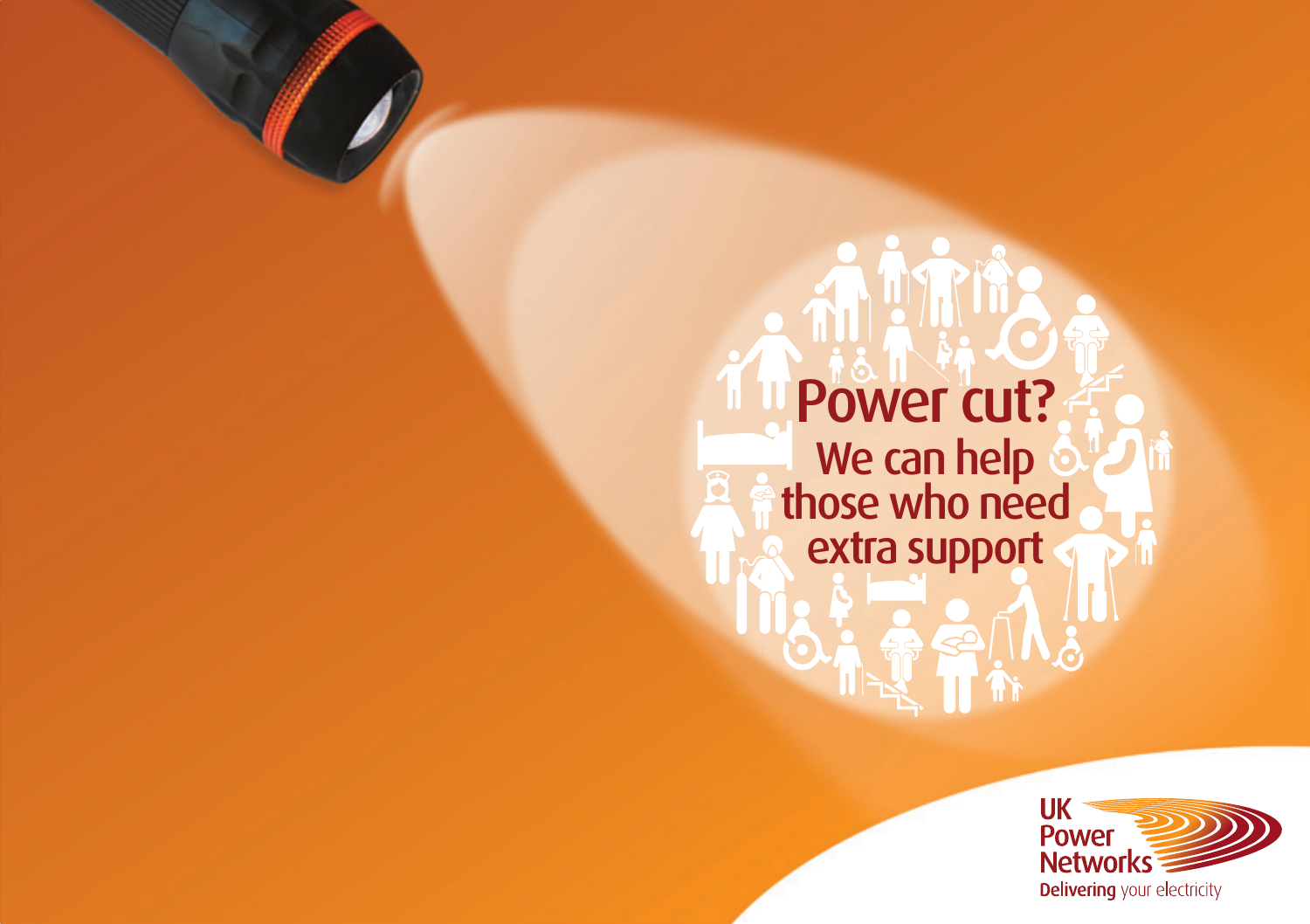## Who are UK Power Networks?

We own and maintain electricity cables and lines across London, the South East and East of England, making sure that homes and businesses have power.

We deliver your electricity locally, regardless of which company you pay your energy bill to.



#### **Power cut? Contact us 24 hours a day**

- **Text POWER and your postcode to 80876**
- **ukpowernetworks.co.uk/liveupdates**
- **Call us free on your priority telephone number 0800 028 4581 or call 105**
- **Using your textphone dial**  18001 0800 028 4581

gatwick and the second state

**Sole F** Search UK Power Networks **Peterborough** 

## Need anything else?

• Please call us on 0800 029 4285 (Monday to Friday 9am to 5pm)

Brighton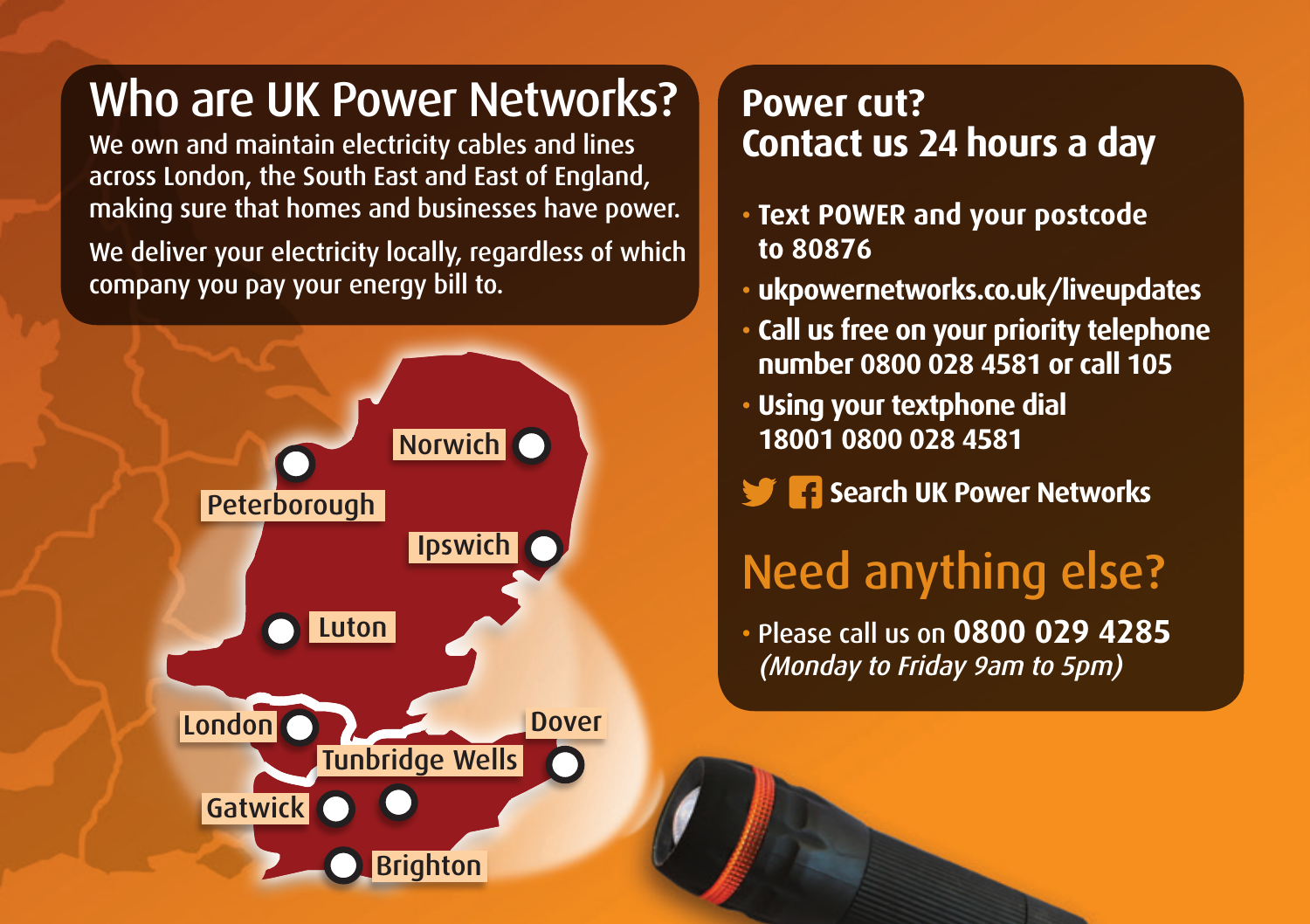## The benefits of being on the Priority Services Register.

Now your home is registered you will receive the following help if you have a power cut.

#### We can offer:



A priority number that you can call 24 hours a day.



A dedicated team who will contact you to keep you updated during a power cut.



Tailored support if you need this such as home visits, hot meals, advice and keeping your friends and relatives updated.



For your peace of mind, we can contact someone on your behalf and if you would like us to we can agree a security password to keep you safe.



In certain scenarios we may also offer free hotel accomodation overnight and transport to the hotel if you need this.



For complex power cuts our community welfare teams provide on-site support which includes hot drinks, hot meals, a wifi connection and charge points.

#### Who can receive this extra support?

We understand that power cuts can be worrying, especially if you or a member of your family needs electricity for medical reasons, are unwell, or have specific communication needs.

Whether you have a young family or are of pensionable age our Priority Services team are there to provide you and your family with extra support giving you peace of mind if you have a power cut.

To register on our **Priority Services Register** or simply update your details, please visit **www. ukpowernetworks.co.uk/priority**

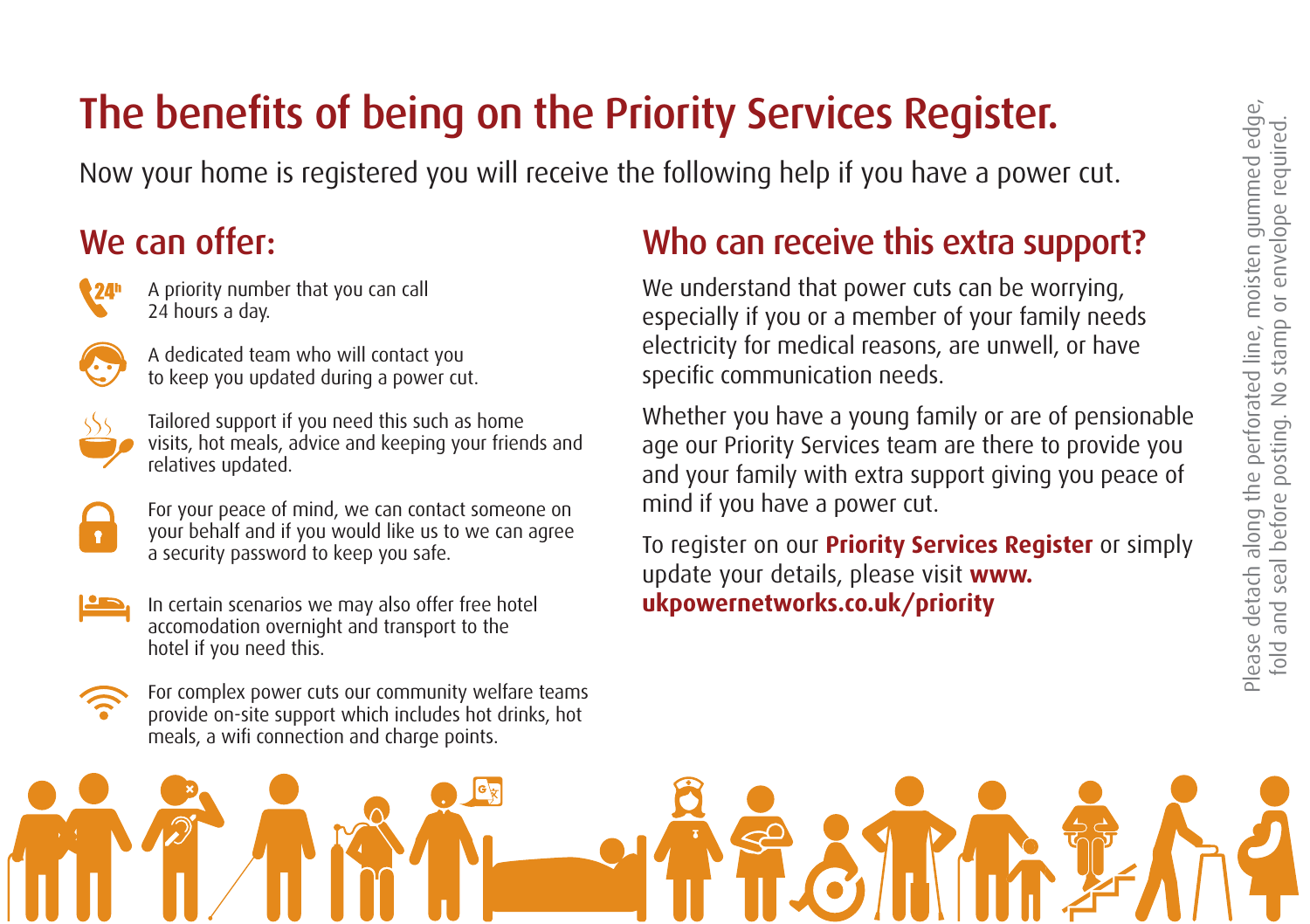#### Free sticker.

Power cuts are rare these days. However, why not stick this somewhere handy just in case. Maybe on your fridge, on a cupboard door or by your fuse box.



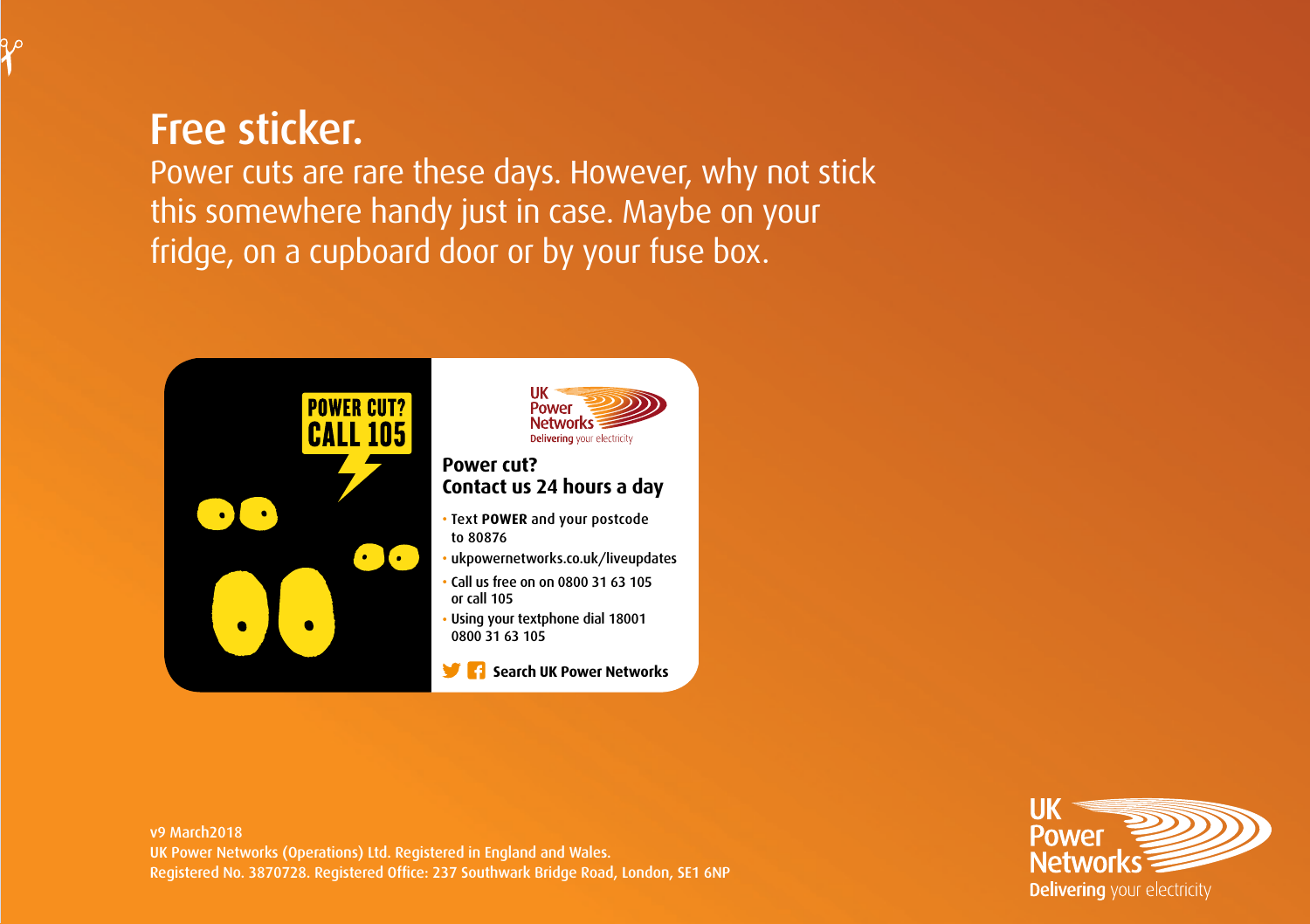### Complete this form to receive a Priority Service

#### Who should we contact about the property during a power cut?

Tick this box if you would like to receive a priority service from your energy companies, we can pass your information on

| Title:     | First name: |                                                                                                | Reasons for extra support:<br>In my property we have:                                            |  | Please tick (one) if you need our literature in:<br>$\Box$ EasyRead $\Box$ braille $\Box$ audio $\Box$ or larger font |
|------------|-------------|------------------------------------------------------------------------------------------------|--------------------------------------------------------------------------------------------------|--|-----------------------------------------------------------------------------------------------------------------------|
| Last name: |             |                                                                                                | Someone with poor mobility<br>Someone with a hearing impairment                                  |  | Someone with a developmental condition<br>such as Autism / ADHD                                                       |
| Home Tel:  |             |                                                                                                | Someone with a visual impairment<br>Someone of pensionable age<br>Someone who is chronically ill |  | Someone recovering from medical treatment<br>Someone living with Dementia<br>Someone who relies on medical equipment  |
| Mobile:    |             |                                                                                                | Someone with a child or children under 5<br>Someone who doesn't speak English                    |  | that needs electricity (e.g. Dialysis, Ventilator<br>or Careline).<br>Please state which equipment below.             |
| Email:     |             |                                                                                                | as a first language<br>Someone with a mental illness                                             |  |                                                                                                                       |
| Address:   |             |                                                                                                | Other (please detail below)                                                                      |  |                                                                                                                       |
| Address:   |             | Please list anything else that isn't mentioned above so we can tailor the<br>support we offer: |                                                                                                  |  |                                                                                                                       |
| Address:   | Postcode:   |                                                                                                |                                                                                                  |  |                                                                                                                       |

Fold

To offer this service, we'll keep your information you have given us and only contact you if there is a power cut or to provide information about the Priority Services Register. Your personal information will NOT be used by us, or our partners for marketing purposes. Your personal information will be managed in accordance with the Data Protection Act 1998. You can update your information at any time. If you are completing this form on behalf of someone else, by completing it you confirm that you have the permission of that person to do so.

Fold